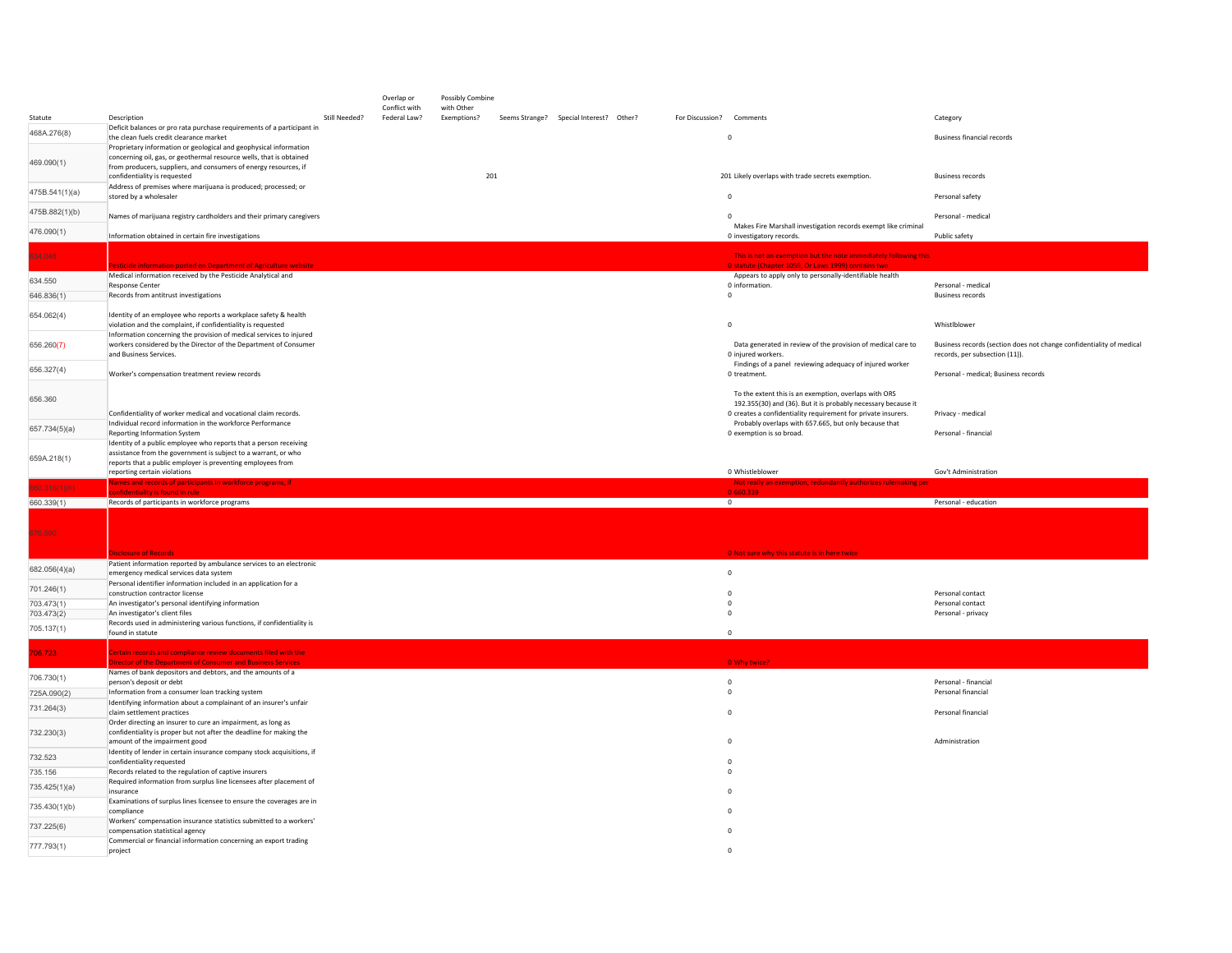| 824.082(2)           | Notification of rail transportation of hazardous materials, before and<br>during transportation                                                               |            | $\Omega$                                                                                                                                                               |                                                    |
|----------------------|---------------------------------------------------------------------------------------------------------------------------------------------------------------|------------|------------------------------------------------------------------------------------------------------------------------------------------------------------------------|----------------------------------------------------|
| 825.517(1)           | Information obtained from motor carriers related to tax collection or<br>a tax audit                                                                          |            | 0 Tax                                                                                                                                                                  |                                                    |
| 837.310(1)           | Information obtained from an drone operated by law enforcement                                                                                                |            | $\Omega$                                                                                                                                                               |                                                    |
| HB4049               | <b>Tracking of Sexual Assault Forensic Evidence Kits</b>                                                                                                      |            | $\circ$                                                                                                                                                                | Personal - privacy/medical                         |
| HB4094               | Affidavits in Submitted in Settling Personal Injury Claims of                                                                                                 |            |                                                                                                                                                                        |                                                    |
|                      | <b>Incapacitated Persons</b><br>Confidential biopharmaceutical crop business information received                                                             |            | $\mathbf 0$                                                                                                                                                            | Personal - medical                                 |
| 561.740              | from the US Department of Agriculture.                                                                                                                        | $10\,$     | 10 Depends on federal finding that the information is confidential. Business records                                                                                   |                                                    |
| 651.110              | Records obtained in enforcing the Fair Labor Standards Act, to the<br>extent those records would be confidential in the custody of the U.S.<br>Dep't of Labor | 20         | Records that would be confidential in USDOL's hands that are<br>then given to Oregon. Maybe not superfluous if federal law does<br>20 not prohibit Oregon disclosures. | <b>Business records</b>                            |
| 705.137(3)(c)        | Records received from regulatory and law enforcement agencies, the<br>Federal Reserve Board, or the NAIC, if confidential under the relevant                  |            |                                                                                                                                                                        |                                                    |
|                      | iurisdiction's laws                                                                                                                                           | 30         | 30                                                                                                                                                                     |                                                    |
| 731.735              | Financial analysis ratios and examination synopses regarding insurers<br>submitted by the NAIC                                                                | 35         | I suspect this confidentiality may be a condition of receiving<br>35 these records from NAIC.                                                                          | b                                                  |
| 741.510(1)           | Information obtained in administering a health insurance exchange, if                                                                                         |            |                                                                                                                                                                        |                                                    |
|                      | confidentiality is found in state or federal law<br>A debtor's personal debt history obtained in investigating a licensed                                     | 40         | 40                                                                                                                                                                     |                                                    |
| 646A.661(3)          | debt buyer                                                                                                                                                    | 106        | 106 Confidential under ORS 705.137                                                                                                                                     | Personal financial                                 |
| 676.405(2)           | Personal email address, home address, or personal telephone<br>number of a health professional                                                                | 100        | 100 Personal contact information                                                                                                                                       |                                                    |
| 676.410(4)(b)        | Personally identifiable information collected from a health                                                                                                   |            |                                                                                                                                                                        |                                                    |
|                      | professional to maintain a workforce database                                                                                                                 | 100        | 100 Personally identifiable information                                                                                                                                |                                                    |
| 802.177              | Personal information obtained from motor vehicle records<br>Personal information from motor vehicle records obtained from                                     | 100        | 100 Personal information                                                                                                                                               | Personal - contact info                            |
| 802.181(1)           | ODOT                                                                                                                                                          | 100        | 100 Personal information                                                                                                                                               | Personal - contact info                            |
| 802.195(2)<br>SB1510 | Social security numbers in motor vehicle records<br><b>Elector Registration Records</b>                                                                       | 100<br>100 | 100 Personal information<br>100                                                                                                                                        | Personal - contact info<br>Personal - contact info |
| 659A.133(3)(b)       | Job applicant's medical information obtained from an employer-                                                                                                |            | Don't really see why the difference between a voluntary and a                                                                                                          |                                                    |
|                      | required medical exam<br>Medical information of an employee obtained from a voluntary exam                                                                    | 101        | 101 mandatory exam necessitates two exemptions.<br>Don't really see why the difference between a voluntary and a                                                       | Personal - medical                                 |
| 659A.136(3)          | conducted by an employer                                                                                                                                      | 101        | 101 mandatory exam necessitates two exemptions.                                                                                                                        | Personal - medical                                 |
| 673.415              | Signature blocks of tax returns provided by the Dep't of Revenue                                                                                              | 104        | 104 May overlap with Dept of Revenue statutes?                                                                                                                         |                                                    |
| 673.710(3)           | Names and addresses in tax returns provided by the Dep't of Revenue                                                                                           | 104        | 104 May overlap with Dept of Revenue statutes?                                                                                                                         |                                                    |
| 757.269(4)(a)        | Tax information received from a gas utility for ratemaking purposes                                                                                           | 104        | 104 May overlap with DOR statutes                                                                                                                                      | <b>Business</b>                                    |
| HB4139               | Taxation of Certain Heavy Equipment                                                                                                                           | 104        | 104 May overlap with general tax provisions?<br>Impaired professional lists; I think there may be one for lawyers                                                      |                                                    |
| 676.190(3)           | Lists of impaired health professionals                                                                                                                        | 107        | 107 too?                                                                                                                                                               |                                                    |
| 675.390              | Confidential communications with certified sex offender therapists                                                                                            | 108        | 108 May overlap with privilege in ORS Ch 40?                                                                                                                           |                                                    |
| 675.580(1)           | Communications by a client to a regulated social worker                                                                                                       | 108        | 108 May overlap with privilege in ORS Ch 40?                                                                                                                           |                                                    |
| 675.765              | Communications from a client to a professional counselor or marriage<br>& family therapist                                                                    | 108        | 108 May overlap with privilege in ORS Ch 40?                                                                                                                           |                                                    |
| 688.135(2)           |                                                                                                                                                               |            |                                                                                                                                                                        |                                                    |
|                      | Information relating to the physical therapist-patient relationship<br>Results of a mental, physical, chemical dependency, or competency                      | 108        | 108 May overlap with privilege in ORS Ch 40?                                                                                                                           |                                                    |
| 688.140(3)(g)        | evaluation of a physical therapist                                                                                                                            | 109        | 109                                                                                                                                                                    |                                                    |
| 688.600(1)(f)        | Results of a mental, physical, chemical dependency, or competency<br>evaluation of a medical imaging practitioner                                             | 109        | 109                                                                                                                                                                    |                                                    |
| 466.090(2)           | Trade secrets submitted in the course of regulating hazardous waste<br>transportation, treatment, and disposal                                                | 200        | Likely overlaps with trade secrets exemption, other statutes<br>allowing designation of some information povided by businesses<br>200 as confidential.                 | <b>Business financial records</b>                  |
| 466.800(2)           |                                                                                                                                                               |            |                                                                                                                                                                        |                                                    |
| 468.095(2)           | Trade secrets obtained in the course of regulating oil storage tanks<br>Trade secrets obtained in the course of regulating air and water                      | 200        | 200 See ORS 466.090                                                                                                                                                    | <b>Business financial records</b>                  |
|                      | quality, except for emission data<br>Secret processes or methods of manufacturing or production that are                                                      | 200        | 200 See ORS 466.090                                                                                                                                                    | <b>Business financial records</b>                  |
| 469.560(2)           | obtained in the course of regulating energy facilities, except                                                                                                |            | May overlap with trade secrets exemption, but uses vague                                                                                                               |                                                    |
|                      | information relating to the public safety<br>Proprietary information of a marijuana producer, processor,                                                      | 201        | 201 language.<br>Overlaps to some extent with trade secrets exemption, but uses                                                                                        | <b>Business records</b>                            |
| 475B.541(1)(c)       | wholesaler, or retailer.                                                                                                                                      | 201        | 201 vague language.                                                                                                                                                    | <b>Business financial records</b>                  |
| 616.215(11)          | Trade secrets obtained in food misbranding/adulteration<br>investigations                                                                                     | 201        | 201 Overlaps with trade secrets exemption.                                                                                                                             | <b>Business records</b>                            |
|                      |                                                                                                                                                               |            |                                                                                                                                                                        |                                                    |
| 646.957(1)           | Confidential business information and trade secrets obtained in the<br>course of regulating octane ratings, if confidentiality is found in rule               | 201        | 201 Some overlap with Trade Secrets                                                                                                                                    | <b>Business Records</b>                            |
| 654.120(3)           | Trade secrets obtained in investigating workplace safety matters                                                                                              | 201        | 201 Some overlap with trade secrets exemption                                                                                                                          | <b>Business records</b>                            |
|                      |                                                                                                                                                               |            |                                                                                                                                                                        |                                                    |

 $\sim$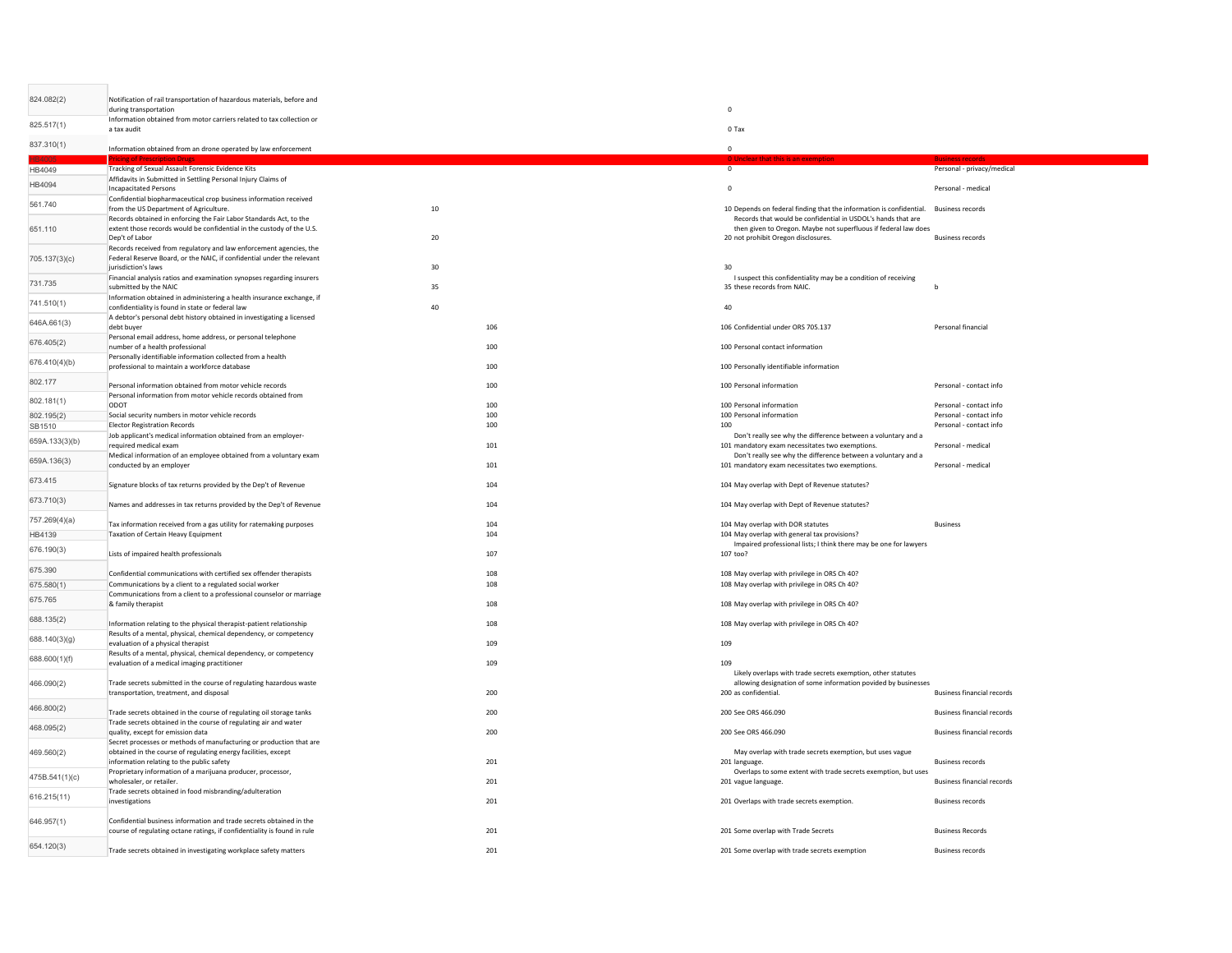| 706.720(3)     | Certain sensitive financial information obtained in administering the<br><b>Bank Act</b>                                                                                                                          | 205 | 205                                                                                                                                    |                                   |
|----------------|-------------------------------------------------------------------------------------------------------------------------------------------------------------------------------------------------------------------|-----|----------------------------------------------------------------------------------------------------------------------------------------|-----------------------------------|
| 706.723        | Compliance reports and records submitted by financial institutions.                                                                                                                                               | 205 | 205                                                                                                                                    |                                   |
| 723.118(3)     | Certain sensitive financial information obtained in regulating credit<br>unions                                                                                                                                   | 201 | 201 Possible overlap with trade secrets exemption                                                                                      | <b>Business records</b>           |
| 731.750(1)     | Reports disclosing material acquisitions, dispositions of assets,<br>material nonrenewals, cancellations, and revisions of ceded<br>reinsurance agreements                                                        | 204 | 204                                                                                                                                    | business records                  |
| 731.752(1)     | A report submitted by an insurer to determine the required amount<br>of capital or surplus                                                                                                                        | 204 | 204                                                                                                                                    | business records                  |
|                |                                                                                                                                                                                                                   |     |                                                                                                                                        |                                   |
| 731.752(2)     | A financial plan of action filed by an insurer in response to a<br>determination of inadequate capital or surplus                                                                                                 | 204 | 204                                                                                                                                    | business records                  |
| 731.752(3)     | The results of an examination of an insurer done in response to a<br>financial plan of action, and the resulting corrective order                                                                                 | 204 | 204                                                                                                                                    | business records                  |
| 731.762(2)     | An insurance compliance self-evaluative audit document submitted<br>by an insurer                                                                                                                                 | 204 | 204                                                                                                                                    | business records                  |
| 732.586(1)     | Records obtained to determine an insurer's financial condition or<br>compliance with the Insurance Code                                                                                                           | 204 | 204                                                                                                                                    |                                   |
| 732.586(2)     | A registration statement submitted by an insurer that is a member of<br>an insurance holding company system, notice of a transaction within<br>the system, or notice of an extraordinary dividend or distribution | 204 | 204                                                                                                                                    |                                   |
| 732.686(1)(a)  | Corporate governance annual disclosures by insurers                                                                                                                                                               | 204 | 204                                                                                                                                    |                                   |
| 733.304(1)(i)  | Records submitted by a life insurer to support an actuarial opinion<br>Trade secrets in life and health insurance rate filings, if confidentiality                                                                | 204 | 204                                                                                                                                    |                                   |
| 743.018(3)(b)  | is found in rule                                                                                                                                                                                                  | 201 | 201                                                                                                                                    |                                   |
| 777.795(2)     | Trade secrets and sensitive business information of a private concern<br>Information obtained from the inspection, examination, or test of a                                                                      | 201 | 201                                                                                                                                    |                                   |
| 823.023(5)     | motor carrier or railroad                                                                                                                                                                                         |     | $\Omega$                                                                                                                               |                                   |
| 465.536(3)     | Tax information and financial records obtained to verify information<br>related to various fees on dry cleaning facilities                                                                                        | 202 | To the extent that this covers tax returns, it's duplicative. Other<br>202 aspects merit discussion as scheduled by the Sunshine Comm. | <b>Business financial records</b> |
| 732.521(4)(a)  | Notice of proposal to give up a controlling interest in a domestic<br>insurer, until the transaction concludes                                                                                                    | 204 | 204                                                                                                                                    | <b>Business Records</b>           |
| 732.539        | Notice of proposal to acquire insurance company                                                                                                                                                                   | 204 | 204                                                                                                                                    |                                   |
| 470.065(1)     | Certain sensitive financial information submitted by an applicant for<br>various energy loans                                                                                                                     | 203 | Overlaps with similar exemptions for businesses seeking other<br>203 tax credits.                                                      | <b>Business financial records</b> |
| 734.650(3)     | A request by the Insurance Guaranty Association for the examination<br>of a member insurer, until the exam results are publicly disclosed                                                                         | 210 | 210 Relate to Insurance Guaranty Association                                                                                           |                                   |
| 734.650(4)     | Reports by the Insurance Guaranty Association regarding the<br>insolvency, liquidation, rehabilitation, or conservation of member<br>insurers                                                                     | 210 | 210                                                                                                                                    |                                   |
| 734.830(2)     | Request by the Life & Health Insurance Guaranty Association for the<br>examination of an impaired or insolvent insurer, if the exam<br>determines that the insurer was not impaired or insolvent                  | 210 | 210                                                                                                                                    |                                   |
| 475B.541(1)(b) | Security plan or operational plan of a marijuana producer, processor,<br>wholesaler, or retailer                                                                                                                  | 400 | Similar to exemptions for other security plans, but context is<br>400 probably sufficiently different to be ok.                        | Public safety; Personal safety    |
| 475B.885(3)    | Information about a medical marijuana dispensary's security system                                                                                                                                                | 400 | Could probably have a single exemption for these marijuana<br>400 production/sales security plans.                                     | Public safety; Personal safety    |
| 475B.885(1)    | Personally identifiable information collected in registering a medical<br>marijuana grow site, processing site, or dispensary                                                                                     | 401 | Personal information related to marijuana industry exemptions<br>401 could perhaps be combined.                                        | <b>Business/Personal</b>          |
| 475B.885(2)    | Personally identifiable information obtained from a medical<br>marijuana grow site, processing site, or dispensary in monitoring<br>amounts and types of marijuana produced, processed, and<br>transferred        | 401 | 401 See ORS 475B.885(1)                                                                                                                | <b>Business/Personal</b>          |
| 475B.892(3)    | Information maintained in electronic system on medical marijuana<br>cardholders and grow sites                                                                                                                    | 401 | 401                                                                                                                                    | <b>Business/Personal</b>          |
| 475B.892(4)    | Information on medical marijuana cardholders and grow sites<br>obtained from OHA's electronic database                                                                                                            | 401 | Probably okay; it's a separate subsection that covers redisclosure<br>401 after approved disclosures.                                  | <b>Business/Personal</b>          |
| 517.705(2)     | Production records, mineral assessments, or trade secrets submitted<br>with an application for an exploration permit                                                                                              | 500 | Some overlap with trade secrets exemption but includes other<br>500 things too.                                                        | <b>Business records</b>           |
| 517.901        | Production records, mineral assessments, or trade secrets submitted<br>by a mine operator or landowner                                                                                                            | 500 | submitted in connection w/ (1) exploratory permit applications<br>500 and (2) mining permit applications.                              | <b>Business records</b>           |
| 520.027        | Information from information holes                                                                                                                                                                                | 501 | Information submitted from an "information hole" is a trade<br>501 secret and exempt from disclosure.                                  | <b>Business records</b>           |
| 520.097(1)     | Well logs, records, and reports, until two years after the<br>abandonment or completion of a well                                                                                                                 | 501 | Some information about mineral extraction is a trade secret for<br>501 two years.                                                      | <b>Business records</b>           |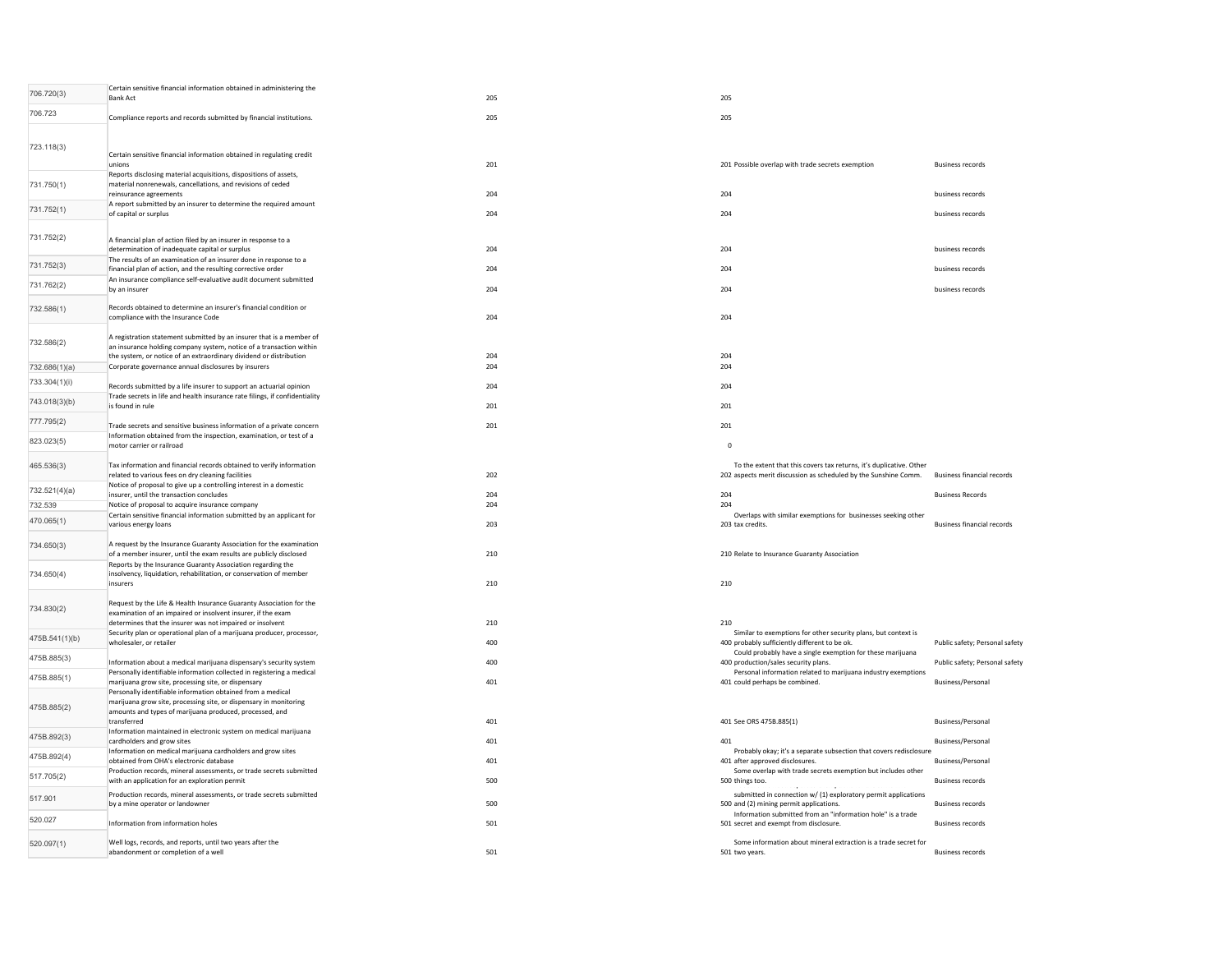| 522.365(2)    | Geothermal well logs, history, and core records, until four years after<br>submission                                                  | 501 | Some information about mineral extraction is a trade secret for<br>501 four years.                   | <b>Business records</b>                                                                                                                                                   |
|---------------|----------------------------------------------------------------------------------------------------------------------------------------|-----|------------------------------------------------------------------------------------------------------|---------------------------------------------------------------------------------------------------------------------------------------------------------------------------|
|               | Information concerning the location of a threatened or endangered                                                                      |     |                                                                                                      |                                                                                                                                                                           |
| 564.130(1)    | wildlife or plant species, if disclosure would likely result in an unlawful<br>taking                                                  | 600 | 600 ORS 192.345(13) provides a similar exemption.                                                    | Gov't Administration                                                                                                                                                      |
| 802.220(1)    | Records of undercover law enforcement vehicles                                                                                         | 765 | 765                                                                                                  | Public Safety                                                                                                                                                             |
| 807.725(5)    | Information regarding fictitious driver licenses or id cards for<br>undercover law enforcement                                         | 765 | 765                                                                                                  |                                                                                                                                                                           |
|               |                                                                                                                                        |     |                                                                                                      |                                                                                                                                                                           |
| 801.040(5)    | A motor vehicle accident report submitted by an involved driver                                                                        | 770 | 770                                                                                                  |                                                                                                                                                                           |
| 802.220(5)    | Motor vehicle accident reports submitted by an involved driver,<br>owner, or occupant                                                  | 770 | 770                                                                                                  |                                                                                                                                                                           |
| 830.490(1)    | Boat accident report submitted by an involved operator                                                                                 | 770 | 770                                                                                                  |                                                                                                                                                                           |
| 802.240(7)    | Required reporting of medical conditions or cognitive or functional                                                                    |     |                                                                                                      |                                                                                                                                                                           |
|               | impairments that affect a person's ability to drive safely                                                                             | 771 | 771                                                                                                  |                                                                                                                                                                           |
|               |                                                                                                                                        |     |                                                                                                      |                                                                                                                                                                           |
| 807.710(6)    | Required reporting of medical conditions or cognitive or functional<br>impairments that affect a person's ability to drive safely      | 771 | 771                                                                                                  |                                                                                                                                                                           |
| 807.115       | Duplicates of driver license or identification card photos                                                                             | 772 | 772                                                                                                  |                                                                                                                                                                           |
| 807.470(1)    | Identity source documents submitted in applying for a driver's license<br>or identification card                                       | 772 | 772                                                                                                  |                                                                                                                                                                           |
| 646A.164(1)   |                                                                                                                                        |     |                                                                                                      | There are numerous different exemptions for complaints about, Business records (not limited to complainant information, not time                                          |
|               | Complaints made regarding service contracts                                                                                            | 800 | 800 and investigations of, various professionals.                                                    | limited for purpose of investigating)<br>There are numerous different exemptions for complaints about, Business records (not limited to complainant information, not time |
| 646A.164(2)   | Information obtained investigating complaints about service contracts                                                                  | 800 | 800 and investigations of, various professionals.                                                    | limited for purpose of investigating)                                                                                                                                     |
|               | Information obtained in investigating a landscape architect, until a                                                                   |     | Similar to some other licensed profession investigation                                              |                                                                                                                                                                           |
| 671.338(1)(b) | notice is issued for a contested case hearing or the matter is resolved<br>by board action or consent order                            | 800 | confidentiality rules, but not to all. Change may be politically<br>800 difficult                    |                                                                                                                                                                           |
| 671.550(2)    |                                                                                                                                        |     | Similar to some other licensed profession investigation                                              |                                                                                                                                                                           |
|               | Information obtained from an investigation of a landscape contractor                                                                   | 800 | 800 confidentiality rules, but not to all                                                            |                                                                                                                                                                           |
|               |                                                                                                                                        |     |                                                                                                      |                                                                                                                                                                           |
| 673.170(3)(b) | Information obtained in investigating potential violations by<br>accountants, until a notice is issued for a contested case hearing or |     | Similar to some other licensed profession investigation                                              |                                                                                                                                                                           |
|               | the matter is finally resolved                                                                                                         | 800 | 800 confidentiality rules, but not to all                                                            |                                                                                                                                                                           |
| 673.475(2)    | Confidential investigatory information obtained from the Board of                                                                      | 800 | Similar to some other licensed profession investigation                                              |                                                                                                                                                                           |
|               | Accountancy<br>Information obtained in investigating tax practitioners, until a final                                                  |     | 800 confidentiality rules, but not to all                                                            |                                                                                                                                                                           |
| 673.730(3)    | order or determination; personal financial information even after an                                                                   |     | Similar to some other licensed profession investigation                                              |                                                                                                                                                                           |
|               | order or determination                                                                                                                 | 800 | 800 confidentiality rules, but not to all                                                            |                                                                                                                                                                           |
|               |                                                                                                                                        |     |                                                                                                      |                                                                                                                                                                           |
| 675.075(1)    |                                                                                                                                        |     | Similar to some other licensed profession investigation                                              |                                                                                                                                                                           |
|               | Information obtained in investigating a psychologist or applicant                                                                      | 800 | 800 confidentiality rules, but not to all                                                            |                                                                                                                                                                           |
| 675.300(5)    | Information obtained in investigating an occupational therapist or                                                                     |     | Similar to some other licensed profession investigation                                              |                                                                                                                                                                           |
|               | applicant, or obtained from a contested care proceedings                                                                               | 800 | 800 confidentiality rules, but not to all                                                            |                                                                                                                                                                           |
|               |                                                                                                                                        |     |                                                                                                      |                                                                                                                                                                           |
| 675.540(4)    | Information obtained in investigating a regulated social worker or                                                                     |     | Similar to some other licensed profession investigation                                              |                                                                                                                                                                           |
|               | applicant, or from a contested case proceeding                                                                                         | 800 | 800 confidentiality rules, but not to all                                                            |                                                                                                                                                                           |
|               |                                                                                                                                        |     |                                                                                                      |                                                                                                                                                                           |
| 675.585(2)    |                                                                                                                                        |     |                                                                                                      |                                                                                                                                                                           |
|               | Information obtained in investigating a potential violation by a<br>regulated social worker                                            | 800 | Similar to some other licensed profession investigation<br>800 confidentiality rules, but not to all |                                                                                                                                                                           |
|               |                                                                                                                                        |     |                                                                                                      |                                                                                                                                                                           |
| 675.745(6)    | Information obtained in investigating a professional counselor, a                                                                      |     |                                                                                                      |                                                                                                                                                                           |
|               | marriage and family therapist, or an applicant; information obtained                                                                   |     | Similar to some other licensed profession investigation                                              |                                                                                                                                                                           |
|               | from a contested case proceeding<br>Information obtained in investigating health professionals and                                     | 800 | 800 confidentiality rules, but not to all<br>Similar to some other licensed profession investigation |                                                                                                                                                                           |
| 676.165(5)    | applicants, and the report issued by the investigator                                                                                  | 800 | 800 confidentiality rules, but not to all                                                            |                                                                                                                                                                           |
|               |                                                                                                                                        |     |                                                                                                      |                                                                                                                                                                           |
| 676.175(1)    |                                                                                                                                        |     |                                                                                                      |                                                                                                                                                                           |
|               | Complaints and investigatory information concerning health<br>professionals or applicants                                              | 800 | Similar to some other licensed profession investigation<br>800 confidentiality rules, but not to all |                                                                                                                                                                           |
|               |                                                                                                                                        |     |                                                                                                      |                                                                                                                                                                           |
|               |                                                                                                                                        |     |                                                                                                      |                                                                                                                                                                           |
| 676.590       |                                                                                                                                        |     |                                                                                                      |                                                                                                                                                                           |
|               | Complaint and disciplinary information pertaining to certain licensees                                                                 | 800 | Similar to some other licensed profession investigation<br>800 confidentiality rules, but not to all |                                                                                                                                                                           |
|               |                                                                                                                                        |     |                                                                                                      |                                                                                                                                                                           |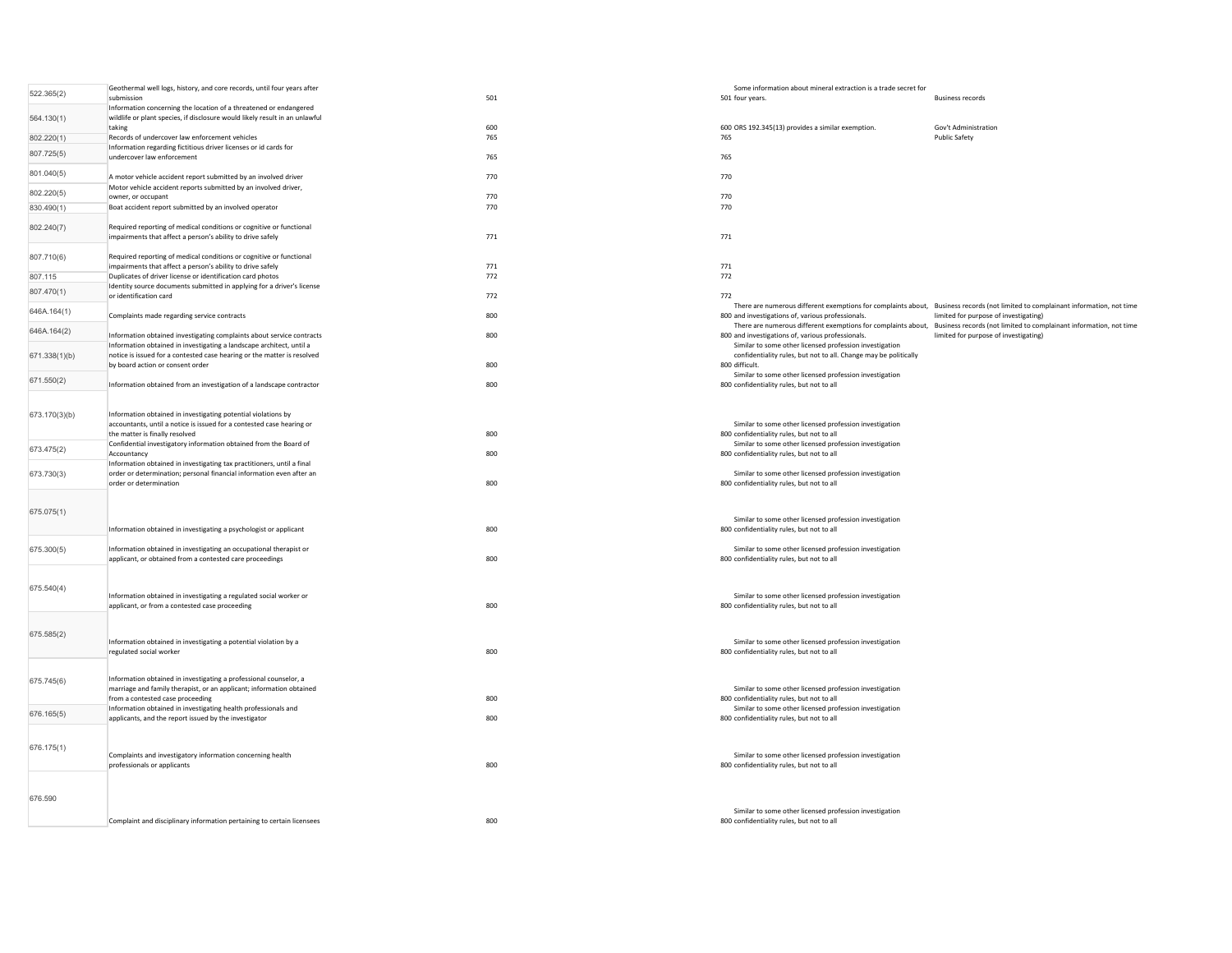| 676.595(2)     | Information obtained in investigating certain professionals                                                                          | 800 | Similar to some other licensed profession investigation<br>800 confidentiality rules, but not to all |
|----------------|--------------------------------------------------------------------------------------------------------------------------------------|-----|------------------------------------------------------------------------------------------------------|
| 676.599(2)     | Confidential investigatory information obtained from the Health<br><b>Licensing Office</b>                                           | 800 | Similar to some other licensed profession investigation<br>800 confidentiality rules, but not to all |
| 677.425(1)     | Information obtained in investigating a doctor                                                                                       | 800 | Similar to some other licensed profession investigation<br>800 confidentiality rules, but not to all |
| 678.126(1)     | Information obtained in investigating a nurse or applicant                                                                           | 800 | Similar to some other licensed profession investigation<br>800 confidentiality rules, but not to all |
| 679.140(9)     | Information obtained in investigating a dentist or applicant, or from a<br>contested case proceeding                                 | 800 | Similar to some other licensed profession investigation<br>800 confidentiality rules, but not to all |
| 679.320(1)     | Information obtained in investigating a dentist, until the investigation<br>is completed                                             | 800 | Similar to some other licensed profession investigation<br>800 confidentiality rules, but not to all |
| 682.220(6)     | Information obtained in investigating an EMS provider or ambulance<br>service                                                        | 800 | Similar to some other licensed profession investigation<br>800 confidentiality rules, but not to all |
| 683.165(1)     | Information obtained in investigating an optometrist or applicant                                                                    | 800 | Similar to some other licensed profession investigation<br>800 confidentiality rules, but not to all |
| 684.100(10)(a) | Information obtained in investigating a chiropractor or applicant                                                                    | 800 | Similar to some other licensed profession investigation<br>800 confidentiality rules, but not to all |
| 685.115(1)     | Information obtained in investigating a naturopathic physician                                                                       | 800 | Similar to some other licensed profession investigation<br>800 confidentiality rules, but not to all |
| 686.135(3)     | Information obtained in investigating a veterinarian or applicant, or<br>from a contested case proceeding                            | 800 | Similar to some other licensed profession investigation<br>800 confidentiality rules, but not to all |
| 686.170        | Investigatory information and reports related to investigation of a<br>complaint to the Veterinary Medical Examining Board           | 800 | Similar to some other licensed profession investigation<br>800 confidentiality rules, but not to all |
| 686.170        | Investigations by the Oregon State Veterinary Medical Examining<br>Board                                                             | 800 | Similar to some other licensed profession investigation<br>800 confidentiality rules, but not to all |
| 687.081(9)     | Information obtained in investigating a massage therapist or<br>applicant, or from a contested case proceeding                       | 800 | Similar to some other licensed profession investigation<br>800 confidentiality rules, but not to all |
| 688.145        | Information that the Physical Therapist Licensing Board obtains as                                                                   |     | Similar to some other licensed profession investigation                                              |
|                | part of an investigation into licensee or applicant conduct.<br>Certain investigative information obtained by the Physical Therapist | 800 | 800 confidentiality rules, but not to all<br>Similar to some other licensed profession investigation |
| 688.145        | Licensing Board relating to licensees or applicants                                                                                  | 800 | 800 confidentiality rules, but not to all<br>Similar to some other licensed profession investigation |
| 688.230(1)     | Reports of suspected violations by physical therapists                                                                               | 800 | 800 confidentiality rules, but not to all                                                            |
| 688.525(3)     | Information obtained in investigating a medical imaging practitioner<br>or applicant, or from a contested case proceeding            | 800 | Similar to some other licensed profession investigation<br>800 confidentiality rules, but not to all |
|                |                                                                                                                                      |     |                                                                                                      |
| 688.605(2)     | Information obtained in investigating a suspected violation by a                                                                     |     | Similar to some other licensed profession investigation                                              |
| 688.655(4)     | medical imaging practitioner<br>Information obtained in investigating a hemodialysis technician or                                   | 800 | 800 confidentiality rules, but not to all<br>Similar to some other licensed profession investigation |
|                | applicant                                                                                                                            | 800 | 800 confidentiality rules, but not to all                                                            |
| 689.455(3)     |                                                                                                                                      |     | Similar to some other licensed profession investigation                                              |
|                | Information obtained in investigating a pharmacist<br>Information obtained in investigating a funeral service practitioner,          | 800 | 800 confidentiality rules, but not to all                                                            |
| 692.180(5)     | embalmer, death care consultant, funeral home operator, or<br>cemetery or crematory operation, or an applicant; or information       |     | Similar to some other licensed profession investigation                                              |
|                | obtained from a contested case proceeding                                                                                            | 800 | 800 confidentiality rules, but not to all                                                            |
| 692.230(4)     | Information obtained in investigating a funeral service practitioner                                                                 |     | Similar to some other licensed profession investigation                                              |
|                | trainee, or from a contested case proceeding<br>Information obtained in investigating a debt management service                      | 800 | 800 confidentiality rules, but not to all<br>Similar to some other licensed profession investigation |
| 697.732(4)(d)  | provider                                                                                                                             | 800 | 800 confidentiality rules, but not to all                                                            |
| 703.473(3)     | Information obtained in investigating an investigator or applicant,<br>until the case is dismissed or a proposed order is issued     | 800 | Similar to some other licensed profession investigation<br>800 confidentiality rules, but not to all |
| 703.480(2)(a)  | Information obtained in investigating an investigator, if the allegation<br>is false                                                 | 800 | Similar to some other licensed profession investigation<br>800 confidentiality rules, but not to all |
| 731.264(1)     | Complaints against insurers, and information obtained in investigating<br>the complaints                                             | 800 | 800                                                                                                  |
| 744.374(8)     | Information obtained in investigating fraudulent life settlement acts                                                                | 800 | 800                                                                                                  |
| 671.447        | Identity of person supplying information about potential violations by<br>a landscape architect, if confidentiality is requested     | 801 | 801 Similar to exemptions for info received about other licensees.                                   |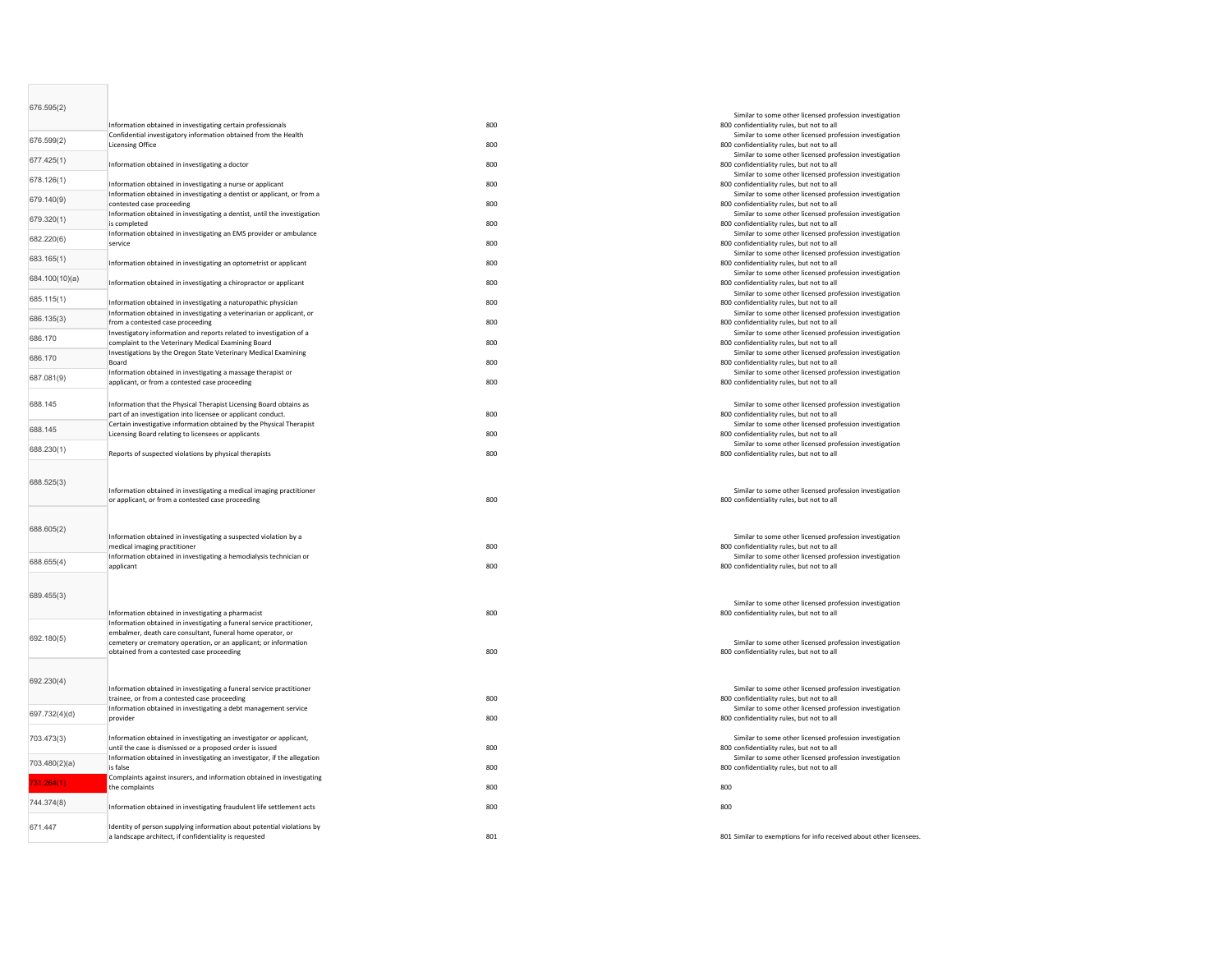|                 | Information submitted by a regulated social worker showing that<br>another social worker is an impaired professional or engaged in            |     |      |                                                                                                                                                              |                              |
|-----------------|-----------------------------------------------------------------------------------------------------------------------------------------------|-----|------|--------------------------------------------------------------------------------------------------------------------------------------------------------------|------------------------------|
| 675.583         | unprofessional conduct                                                                                                                        | 801 |      | 801                                                                                                                                                          |                              |
| 676.150(7)      | Reports by health profession licensees of other licensee misconduct,<br>and a licensee's self-report of conviction or arrest                  | 801 |      | 801 Similar to exemptions for info received about other licensees.                                                                                           |                              |
| 676.177(2)      | Confidential information provided by a health professional regulatory<br>board to other public bodies                                         | 801 |      | 801 Similar to exemptions for info received about other licensees.                                                                                           |                              |
| 683.335(2)      | Reports by optometrists or health care facilities of suspected<br>violations by optometrists                                                  | 801 |      | 801 Similar to exemptions for info received about other licensees.                                                                                           |                              |
| 684.185(7)      | Information provided to chiropractic peer review committees to<br>evaluate complaints against chiropractors                                   | 801 |      | 801 Similar to exemptions for info received about other licensees.                                                                                           |                              |
| 684.200(2)      | Reports by chiropractors of suspected violations by other                                                                                     |     |      |                                                                                                                                                              |                              |
|                 | chiropractors<br>Information provided to a peer review committee to evaluate                                                                  | 801 |      | 801 Similar to exemptions for info received about other licensees.                                                                                           |                              |
| 685.205(6)      | complaints against naturopaths                                                                                                                | 801 |      | 801 Similar to exemptions for info received about other licensees.                                                                                           |                              |
| 685.220(2)      | Reports of suspected violations by naturopathic physicians<br>Records of consultants or committees used to study and report on                | 801 |      | 801 Similar to exemptions for info received about other licensees.                                                                                           |                              |
| 679.280(1)      | the practice of dentistry                                                                                                                     | 802 |      | 802 Another investigation type exemption, this one for expert reports                                                                                        |                              |
| 680.165(1)      | Records of consultants or committees used to study and report on<br>the practice of dental hygiene treatment                                  | 802 |      | 802                                                                                                                                                          |                              |
| HB4133          | Maternal Mortality and Morbidity Committee                                                                                                    | 802 |      | 802 VERY broad exemption for this committee                                                                                                                  | Personal - medical           |
| 743B.013(11)(c) | A small employer health benefit plan's rating practices and renewal<br>underwriting practices                                                 | 808 |      | 808                                                                                                                                                          |                              |
| 744.079(9)      | Information obtained from an insurer or an insurance producer                                                                                 |     |      |                                                                                                                                                              |                              |
|                 | related to the termination of the relationship with the producer<br>Compensation agreements for insurance producers who are                   | 808 |      | 808                                                                                                                                                          |                              |
| 744.087         | appointed as agents of the insurer                                                                                                            | 808 |      | 808                                                                                                                                                          |                              |
| 744.346(4)      | Names of policyholders and certificate holders who have entered life<br>settlement contracts with life settlement providers, and individual   |     |      |                                                                                                                                                              |                              |
|                 | identification data                                                                                                                           | 808 |      | 808                                                                                                                                                          |                              |
| 744.374(10)(c)  | Antifraud plans submitted by life settlement providers and brokers                                                                            | 808 |      | 808                                                                                                                                                          |                              |
| 744.724(2)      | Records of a third-party administrator's transactions performed on<br>behalf of an insurer.                                                   | 808 |      | 808                                                                                                                                                          |                              |
| 746.662(2)      | Insurance scoring models filed by an insurer                                                                                                  | 808 |      | 808                                                                                                                                                          |                              |
| 756.075(4)      | Information gathered from a public utility or telecommunications                                                                              |     |      |                                                                                                                                                              |                              |
|                 | utility during an examination, inspection, or test<br>Contract terms for certain competitive services between a natural gas                   | 809 |      | 809                                                                                                                                                          | <b>Business</b>              |
| 757.516(4)      | utility and customer<br>Commercially sensitive information provided regarding PacifiCorp's                                                    | 809 |      | 809                                                                                                                                                          |                              |
| 757.736(6)      | agreement on Klamath River dams<br>Information obtained from a competitive telecom utility regarding                                          | 809 |      | 809                                                                                                                                                          |                              |
| 759.050(3)      | competitive zone services                                                                                                                     | 809 |      | 809                                                                                                                                                          |                              |
| 759.060(1)      | Information submitted by local exchange telecommunications utilities<br>or cooperatives, if confidentiality is found in rule                  | 809 |      | 809                                                                                                                                                          |                              |
| 759.250(6)      | Customer identity or proprietary information contained in a<br>telecommunications utility contract                                            | 809 |      | 809                                                                                                                                                          |                              |
|                 |                                                                                                                                               |     |      |                                                                                                                                                              |                              |
| 706.720(2)      |                                                                                                                                               |     |      |                                                                                                                                                              |                              |
|                 | Records obtained in administering the Bank Act, if the interest in                                                                            |     |      |                                                                                                                                                              |                              |
|                 | confidentiality outweighs the public interest in disclosure                                                                                   | 850 |      | 850                                                                                                                                                          |                              |
| 723.118(2)      |                                                                                                                                               |     |      |                                                                                                                                                              |                              |
|                 | Records obtained in regulating credit unions, if the interest in                                                                              | 201 |      | 850                                                                                                                                                          | <b>Business records</b>      |
|                 | confidentiality outweighs the public interest in disclosure<br>Records obtained or produced in the course of an examination of an             |     |      |                                                                                                                                                              |                              |
| 731.312(6)      | insurer, or in the course of analysis of the financial condition or<br>market conduct of an insurer                                           | 850 |      | 850                                                                                                                                                          | <b>Business records</b>      |
| 537.762(4)      | Report on constructing a water well, until one year after submission<br>or the well log is submitted                                          |     | 1000 | Seems strange, unsure why disclosure of water well report                                                                                                    | <b>Business records</b>      |
|                 | Information relating to a bedbug infestation that is provided by a pest                                                                       |     |      | 1000 would be problematic.                                                                                                                                   |                              |
| 570.880(2)      | control operator                                                                                                                              |     | 2000 | 2000                                                                                                                                                         | <b>Business or Personal?</b> |
| 742.400(5)(b)   | Report of a medical maloractice claim, if the claim does not result in a<br>finding or admission of liability, or in an award to the claimant |     | 2001 | 2001                                                                                                                                                         |                              |
| 571.057(2)      |                                                                                                                                               |     |      |                                                                                                                                                              |                              |
|                 | Application to operate as a nursery stock grower, dealer, or agent                                                                            |     | 3000 | 3000<br>Nondisciplinary and advisory letter from PT regulator to a PT                                                                                        | <b>Business records</b>      |
| 688.140(4)(b)   | A nondisciplinary, advisory letter to a physical therapist                                                                                    |     | 3001 | 3001 stating certain practices must be eliminated                                                                                                            |                              |
| 618.506(2)      | Notice of a security seal violation, until ten days after service of the<br>notice                                                            |     | 4000 | Unsure why this notice should be exempt for 10 days. A "security<br>4000 seal" is a device to ensure that scales and measures are accurate. Business records |                              |
|                 |                                                                                                                                               |     |      |                                                                                                                                                              |                              |